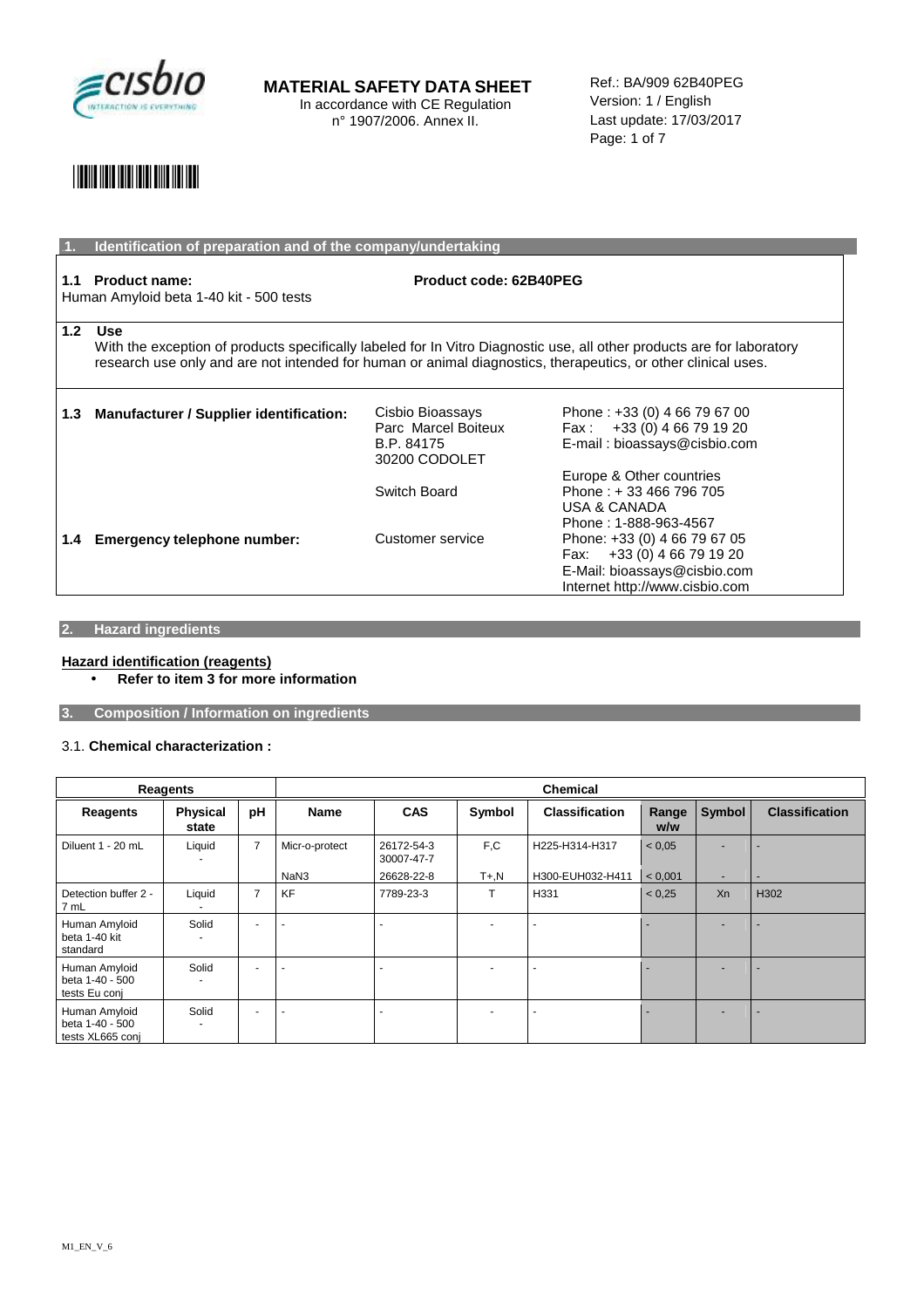

### \*29852\*

| 4.        | <b>First-aid and measures</b>           |                                                                                                                        |
|-----------|-----------------------------------------|------------------------------------------------------------------------------------------------------------------------|
|           | Eye or skin contact:                    | Immediately flush eyes or skin with plenty of water at least for<br>15 minutes. Remove contaminated clothing.          |
|           | Inhalation:                             | Supply for fresh air. If not breathing, give artificial respiration.<br>For any breathing problems supply with oxygen. |
| ٠         | Ingestion:                              | Secure that the person is conscious. Flush mouth with water and<br>immediately call a physician.                       |
| 5.        | <b>Fire-fighting measures</b>           |                                                                                                                        |
| $\bullet$ | Suitable extinguishing media:           | Use dry chemical powder or appropriate foam extinguisher.                                                              |
| $\bullet$ | Protecting equipment for fire-fighting: | Put on breath protecting equipment, wear protecting clothing to prevent<br>contact with skin and eyes.                 |
| 6.        | <b>Accidental release measures</b>      |                                                                                                                        |

Use appropriate protective equipment and methods to clean up spilled subtances promptly. Absorb spill using appropriate material. Collect and dispose waste in accordance with applicable regulations.

| 7. | <b>Handling and storage</b>                                                                                                                                     |                                                                                                                                                                                                                                                                            |
|----|-----------------------------------------------------------------------------------------------------------------------------------------------------------------|----------------------------------------------------------------------------------------------------------------------------------------------------------------------------------------------------------------------------------------------------------------------------|
|    | <b>Handling</b><br>Advice for safe handling:                                                                                                                    | Avoid inhalation, contact with eyes, skin and clothing.                                                                                                                                                                                                                    |
|    | <b>Precaution</b>                                                                                                                                               | Do not pipet by mouth. Do not eat, drink or smoke in areas where<br>reagents are handled.<br>Wear suitable one-way rubber gloves at work.<br>Avoid any splash and formation of aerosols.<br>For further advice see section 8.                                              |
|    | <b>Storage</b>                                                                                                                                                  | Keep in properly labeled containers.                                                                                                                                                                                                                                       |
| 8. | <b>Exposure controls / personal protection</b>                                                                                                                  |                                                                                                                                                                                                                                                                            |
|    | Personal protective equipment<br>Respirator protection:<br>Hand protection:<br>Eye protection:<br>Body protection:<br>General protective and sanitary measures: | Only required if dusts and aerosols are generated.<br>Wear compatible chemical resistant gloves.<br>Wear chemical safety goggles.<br>Wear protective clothing.<br>Safety shower and eyewash device.<br>Immediately remove contaminated clothing.<br>Wash hands after work. |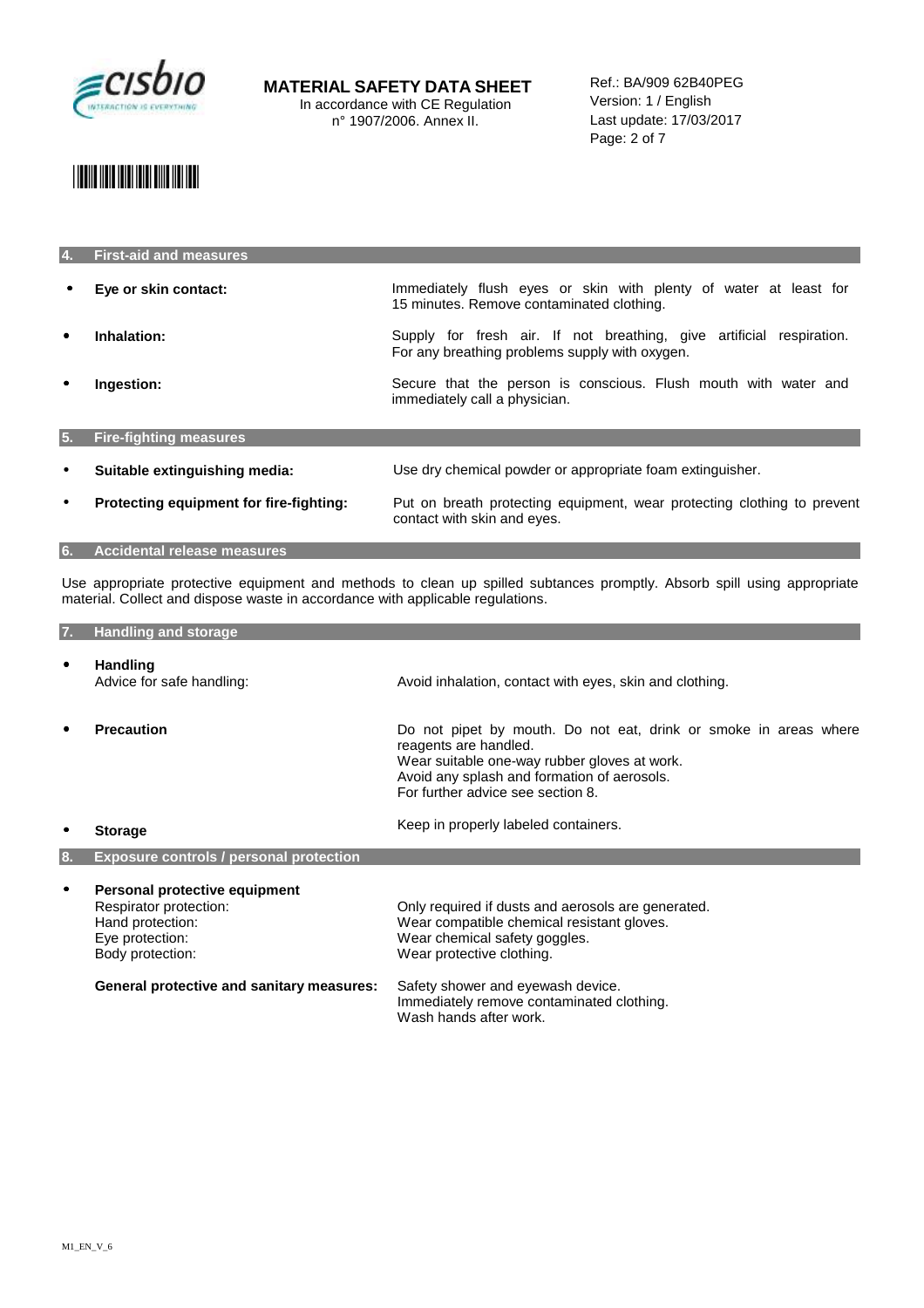

**MATERIAL SAFETY DATA SHEET**  In accordance with CE Regulation

n° 1907/2006. Annex II.

Ref.: BA/909 62B40PEG Version: 1 / English Last update: 17/03/2017 Page: 3 of 7

## \*29852\*

| 9.     | <b>Physical and chemical properties</b>                                                                         |                                                                                                                                                                                                                                      |
|--------|-----------------------------------------------------------------------------------------------------------------|--------------------------------------------------------------------------------------------------------------------------------------------------------------------------------------------------------------------------------------|
|        | Appearance<br>Physical state: Refer item 3.<br>Color: Refer item 3.                                             | N/A<br>Odour:                                                                                                                                                                                                                        |
| ٠      | <b>Chemical parameters</b><br>pH:<br>Melting point / melting range:<br>Flash point:<br><b>Relative density:</b> | Refer item 3.<br>Not applicable.<br>Not applicable.<br>Data not available.                                                                                                                                                           |
|        | 10. Stability and reactivity                                                                                    |                                                                                                                                                                                                                                      |
| ٠<br>٠ | <b>Stability:</b><br><b>Conditions to avoid:</b><br>Incompability:<br>Hazardous or decomposition products:      | Data not available.<br>Data not available.<br>Data not available.<br>Data not available.                                                                                                                                             |
|        | <b>Toxicological information</b>                                                                                |                                                                                                                                                                                                                                      |
|        | <b>Toxicity:</b>                                                                                                | Data not available.                                                                                                                                                                                                                  |
| 12.    | <b>Ecological information</b>                                                                                   |                                                                                                                                                                                                                                      |
|        | General advice:                                                                                                 | Prevent from getting into sewage, water, ground                                                                                                                                                                                      |
| ٠      | Mobility and (bio)accumulation potential:                                                                       | Data not available.                                                                                                                                                                                                                  |
|        | <b>Ecotoxicity:</b>                                                                                             | Ecotoxic effects of the product are not expected. Quantitative data on the<br>ecological effect of this product is not available.                                                                                                    |
|        | <b>Other information:</b>                                                                                       | No ecological problems are expected when the product is handled and<br>used with due care and attention.                                                                                                                             |
| 13.    | <b>Disposal consideration</b>                                                                                   |                                                                                                                                                                                                                                      |
|        |                                                                                                                 |                                                                                                                                                                                                                                      |
|        | <b>Contaminated packaging:</b>                                                                                  | Dispose of according to local regulations.                                                                                                                                                                                           |
|        | <b>Products:</b>                                                                                                | The product must be disposed of as a laboratory chemical according to<br>local regulations. Please contact responsible authority. Used reagents,<br>plates, and reagent kits dispose of as potential infectious laboratory<br>waste. |
|        | <b>Pollutes:</b>                                                                                                | Remove pollutes with absorbing paper.<br>All material used for cleaning up must be disposed of as infectious<br>laboratory waste.                                                                                                    |
| 14.    | <b>Transport information</b>                                                                                    |                                                                                                                                                                                                                                      |
|        | <b>Ground transportation/RID/ADR:</b>                                                                           | Non-hazardous for road transport.                                                                                                                                                                                                    |
|        | Seaway/IMDG:                                                                                                    | Non-hazardous for sea transport.                                                                                                                                                                                                     |

• **By air/OACI/IATA-DRG:** Non-hazardous for air transport.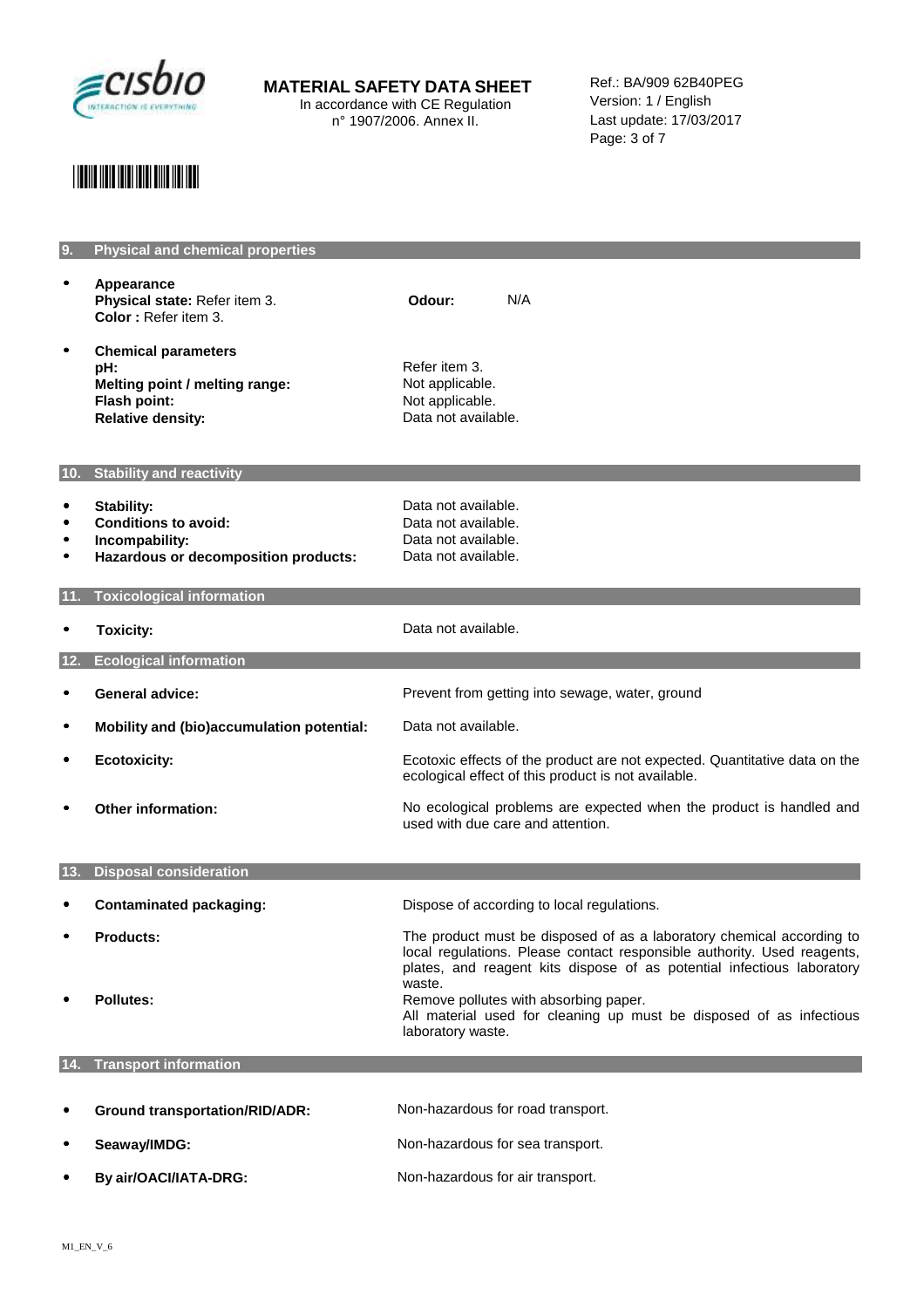

Ref.: BA/909 62B40PEG Version: 1 / English Last update: 17/03/2017 Page: 4 of 7

### \*29852\*

### **15. Regulations**

**Reminder of Risk: EC Regulation** Refer to national, regional and local regulations **16. Other information**  • **Attention:** This safety data sheet has seen drafted in conformity with CE regulation n° 1907/2006, Annex II. It completes the Instruction for use but does not replace it. This information is based on our present knowledge relative to the product at the date it was issued. All information provided in this document is given in good faith based on the present knowledge status. The user's attention is drawn to possible risks related to using the product for any purposes, or in any way not allowed in this document. This safety information in no way dispenses users from thoroughly knowing and applying all regulatory texts related to their activity.

> Any user is solely responsible for the precautions undertaken when using the product.

#### **RISK PHRASES UNDER EC No. 1272/2008 REGULATION**

| H224             | Extremely flammable liquid and vapour.                                            |  |
|------------------|-----------------------------------------------------------------------------------|--|
| H225             | Highly flammable liquid and vapour.                                               |  |
| H226             | Flammable liquid and vapour.                                                      |  |
| H <sub>228</sub> | Flammable solid.                                                                  |  |
| H240             | Heating may cause an explosion.                                                   |  |
| H241             | Heating may cause a fire or explosion.                                            |  |
| H242             | Heating may cause a fire.                                                         |  |
| H250             | Catches fire spontaneously if exposed to air.                                     |  |
| H <sub>260</sub> | In contact with water releases flammable gases which may ignite<br>spontaneously. |  |
| H <sub>270</sub> | May cause or intensify fire; oxidiser.                                            |  |
| H <sub>272</sub> | May intensify fire; oxidiser.                                                     |  |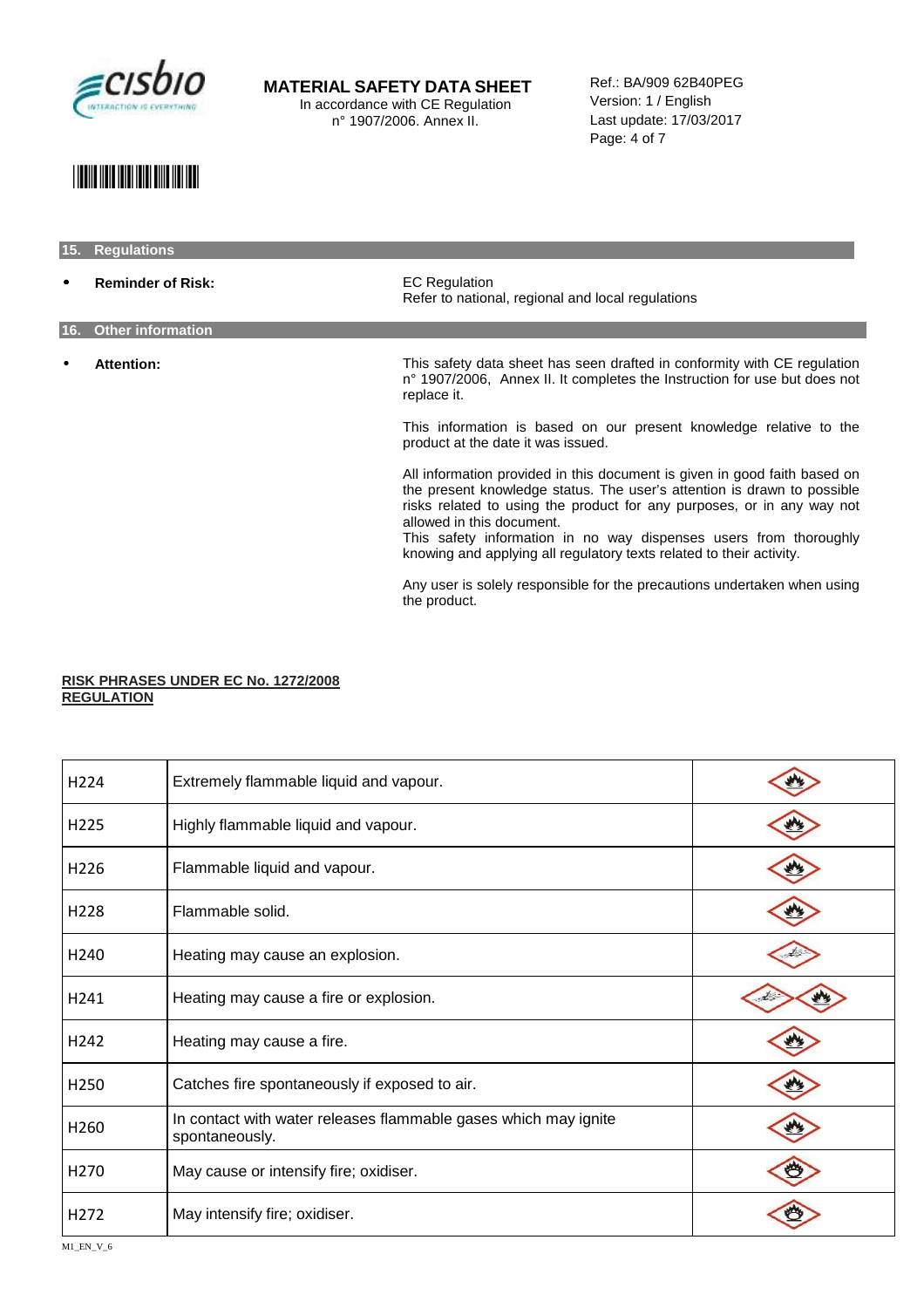

Ref.: BA/909 62B40PEG Version: 1 / English Last update: 17/03/2017 Page: 5 of 7

## \*29852\*

| H290 | May be corrosive to metals.                                                |  |
|------|----------------------------------------------------------------------------|--|
| H300 | Fatal if swallowed.                                                        |  |
| H301 | Toxic if swallowed.                                                        |  |
| H302 | Harmful if swallowed.                                                      |  |
| H304 | May be fatal if swallowed and enters airways.                              |  |
| H310 | Fatal in contact with skin.                                                |  |
| H311 | Toxic in contact with skin.                                                |  |
| H312 | Harmful in contact with skin.                                              |  |
| H314 | Causes severe skin burns and eye damage.                                   |  |
| H315 | Causes skin irritation.                                                    |  |
| H317 | May cause an allergic skin reaction.                                       |  |
| H318 | Causes serious eye damage.                                                 |  |
| H319 | Causes serious eye irritation.                                             |  |
| H330 | Fatal if inhaled.                                                          |  |
| H331 | Toxic if inhaled.                                                          |  |
| H332 | Harmful if inhaled.                                                        |  |
| H334 | May cause allergy or asthma symptoms or breathing difficulties if inhaled. |  |
| H335 | May cause respiratory irritation.                                          |  |
| H336 | May cause drowsiness or dizziness.                                         |  |
| H340 | May cause genetic defects                                                  |  |
| H341 | Suspected of causing genetic defects                                       |  |
| H350 | May cause cancer                                                           |  |
| H351 | Suspected of causing cancer                                                |  |
|      |                                                                            |  |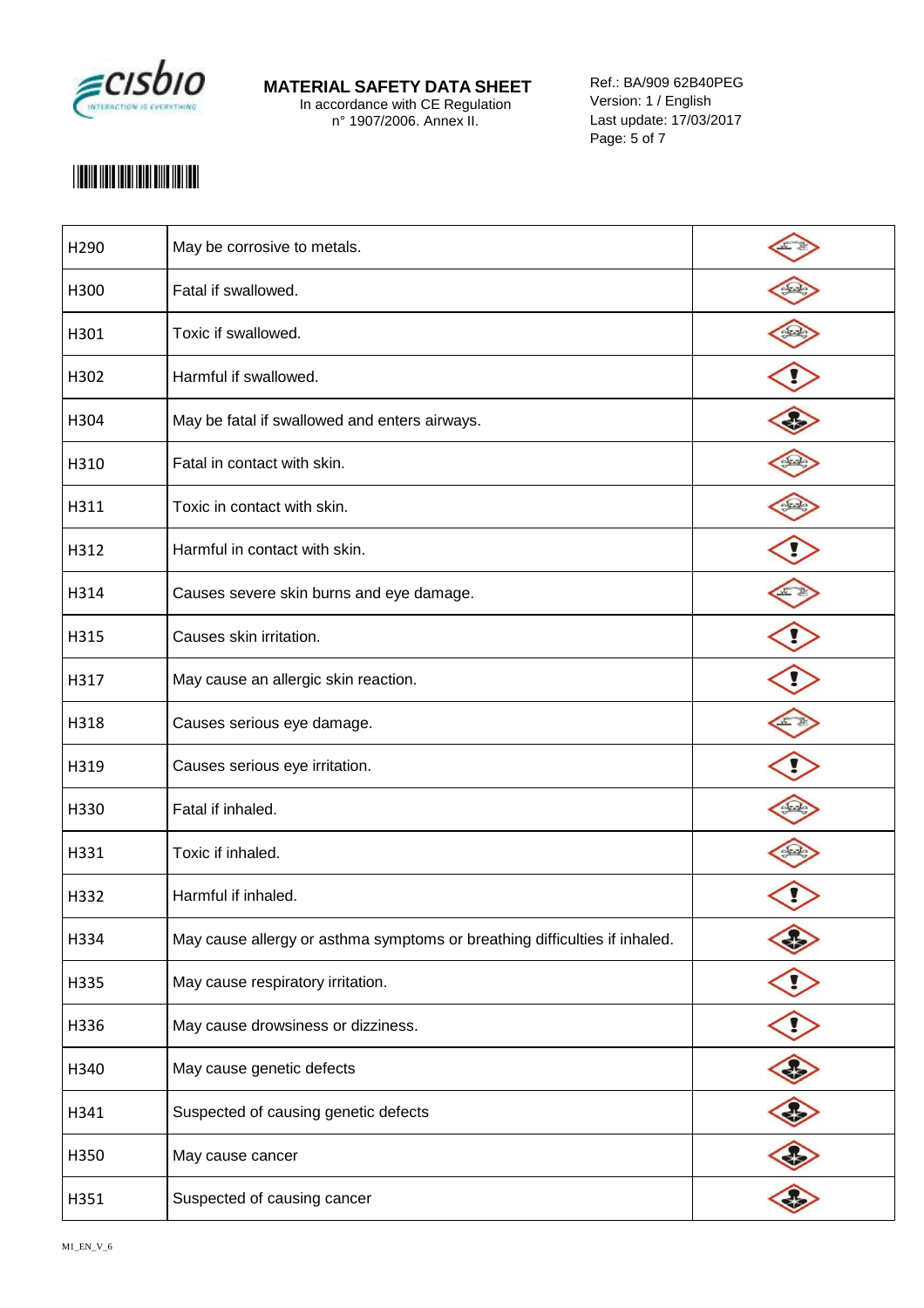

Ref.: BA/909 62B40PEG Version: 1 / English Last update: 17/03/2017 Page: 6 of 7

## \*29852\*

| H360          | May damage fertility or the unborn child.                          |             |
|---------------|--------------------------------------------------------------------|-------------|
| H361          | Suspected of damaging fertility or the unborn child.               |             |
| H362          | May cause harm to breast-fed children.                             | Aucun       |
| H370          | Causes damage to organs                                            |             |
| H371          | May cause damage to organs                                         |             |
| H372          | Causes damage to organs through prolonged or repeated exposure.    |             |
| H373          | May cause damage to organs through prolonged or repeated exposure. |             |
| H400          | Very toxic to aquatic life.                                        | $\bigoplus$ |
| H410          | Very toxic to aquatic life with long lasting effects.              |             |
| H411          | Toxic to aquatic life with long lasting effects.                   |             |
| H412          | Harmful to aquatic life with long lasting effects.                 | Aucun       |
| H413          | May cause long lasting harmful effects to aquatic life.            | Aucun       |
| <b>EUH001</b> | Explosive when dry.                                                | Aucun       |
| <b>EUH006</b> | Explosive with or without contact with air.                        | Aucun       |
| <b>EUH014</b> | Reacts violently with water.                                       | Aucun       |
| <b>EUH018</b> | In use may form flammable/explosive vapour-air mixture.            | Aucun       |
| <b>EUH019</b> | May form explosive peroxides.                                      | Aucun       |
| <b>EUH044</b> | Risk of explosion if heated under confinement.                     | Aucun       |
| <b>EUH029</b> | Contact with water liberates toxic gas.                            |             |
| <b>EUH031</b> | Contact with acids liberates toxic gas.                            |             |
| <b>EUH032</b> | Contact with acids liberates very toxic gas.                       |             |
| <b>EUH066</b> | Repeated exposure may cause skin dryness or cracking.              | Aucun       |
| <b>EUH070</b> | Toxic by eye contact.                                              | Aucun       |
|               |                                                                    |             |